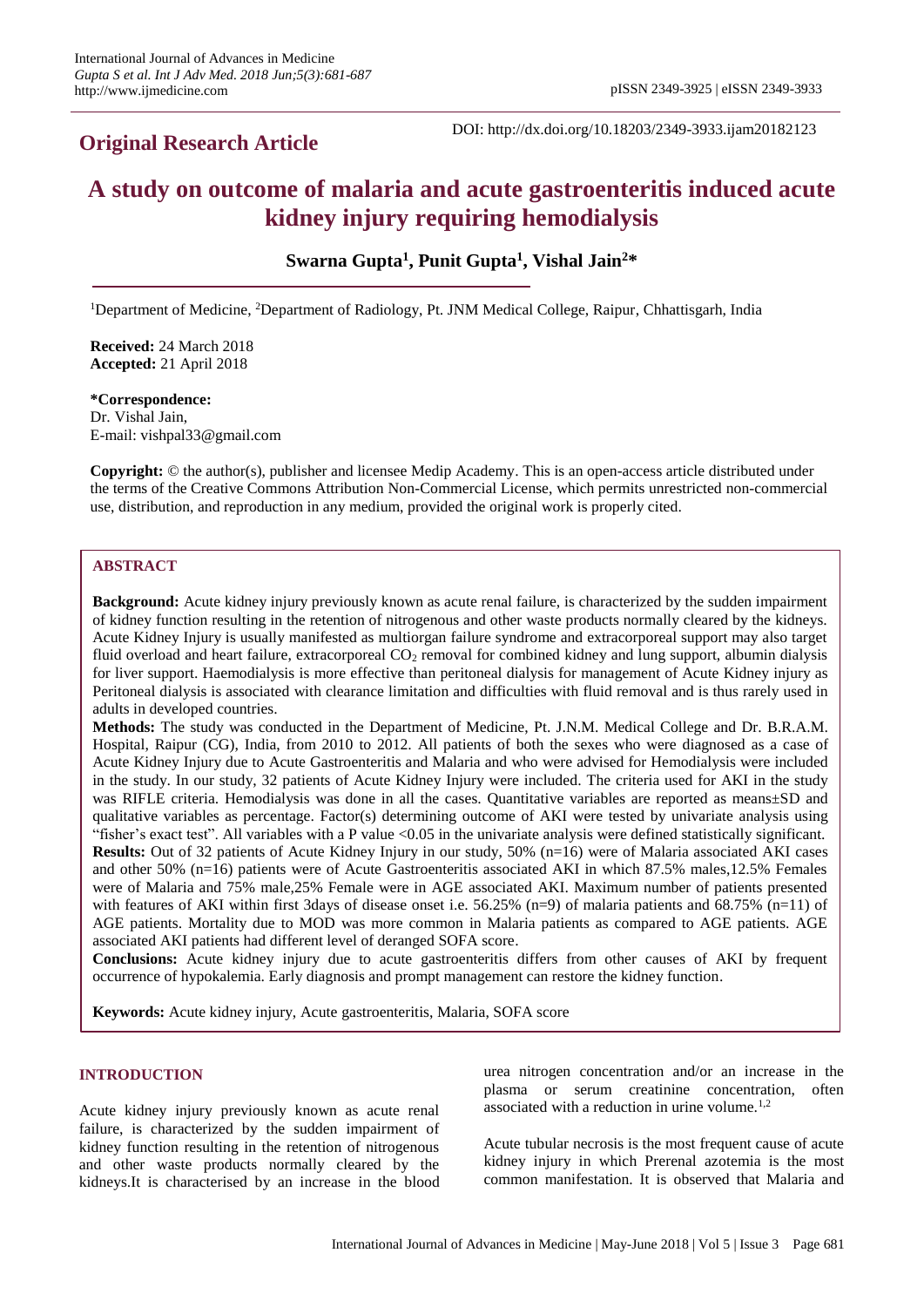Acute gastroenteritis are the most common cause of prerenal Acute kidney injury.3,4

Malaria itself is not associated with much of complication. Acute Kidney injury the most dreaded complication that occurs in *P. falciparum* malaria in less than 1% of cases, but the mortality in these cases may be up to 45%. It is more common in adults than children.<sup>5</sup>

About 500 million people suffer from malaria, leading to death in 1 to 3 million cases. The overall prevalence of Acute kidney injury in *falciparum malaria* varies between <1 and 60%. It occurs commonly in *Plasmodium falciparum* malaria and rarely in *Plasmodium vivax* malaria. In falciparum malaria the prevelance of mortality rate in multiorgan failure is up to 45% which may be 6.4% in one or fewer organs failure and increases to 48.8% with failure of two or more organs.<sup>6</sup>

Gastroenteritis is also an important cause of acute kidney injury. It was reported that gastroenteritis as a cause of acute kidney injury in 22-44.5% of the cases.<sup>7</sup>

Diarrhoea is the passage of 3 or more loose or liquid stools per day, or more frequently than is normal for the individual. It is defined as passage of abnormally liquid or unformed stools at an increased frequency, stool weight  $>200$  g/d. This is defined as the passage of three or more than three loose or watery stool in 24 h, or passage of one or more bloody stool. Gastroenteritis results in acute tubular necrosis and renal failure if it hypovolemia is not corrected in time.<sup>8</sup>

It was estimated that about 4 billion cases of diarrhea occurred worldwide, resulting in 2.5 million deaths in 1996. An estimated 4.6 billion cases of diarrhoeal illness occurred worldwide in 2004, causing 2.2 million deaths, 1.5 million of which were in children. Acute kidney injury was known cause of death in 6.8% cases of acute gastroenteritis. It was estimated that renal failure accounts for 6.5% cause of death in acute gastroenteritis of which acute kidney injury occurred in 3.5%.<sup>9</sup>

Acute kidney injury is usually manifested as multiorgan failure syndrome and extracorporeal support may also target fluid overload and heart failure, extracorporeal CO2 removal for combined kidney and lung support, albumin dialysis for liver support.<sup>10</sup>

Haemodialysis is more effective than peritoneal dialysis for management of acute kidney injury as Peritoneal dialysis is associated with clearance limitation and difficulties with fluid removal and is thus rarely used in adults in developed countries. It may be useful when hemodialysis is unavailable or if vascular access is inaccessible.

Therefore, this study has been done to evaluate outcome of Malaria and Acute Gastroenteritis induced Acute Kidney Injury.

# **METHODS**

The study was conducted in the Department of Medicine, Pt. J.N.M. Medical College and Dr. B.R.A.M. Hospital, Raipur from 2010 to 2012. All patients of both the sexes who were diagnosed as a case of acute kidney injury due to acute gastroenteritis and malaria on the basis of clinical history, examination, biochemical markers, and who were advised for Hemodialysis were included in the study.

In our study, 32 patients of acute kidney injury were included. Acute kidney injury for the purpose of study included:

- Malaria associated acute kidney injury 16 patients
- Acute gastroenteritis associated acute kidney injury 16 patients

# *Criteria for the diagnosis of acute kidney injury*

The diagnosis of acute kidney injury was used when there was evidence of kidney injury in some clinical settings without prior history of any Kidney disease. The term acute kidney injury was used when there was rise in Serum creatinine >44  $\mu$ umol/L (>0.5mg/dL) along with the history of decreased urine output of less than 0.5ml/kg/hr for more than 6hrs.

The criteria used for AKI in the study was RIFLE criteria (given by Acute Dialysis Quality Initiative Group 2004) and is as follows. 2

#### **Table 1: Illustrating RIFLE criteria.**

| <b>Class</b>                                                                     | <b>GFR</b> criteria                                                                                                                                                                                                            | Urine output<br>criteria                                                                                      |
|----------------------------------------------------------------------------------|--------------------------------------------------------------------------------------------------------------------------------------------------------------------------------------------------------------------------------|---------------------------------------------------------------------------------------------------------------|
| R-Risk<br>$I_{-}$<br>Injury<br>$F -$<br>Failure<br>L-Loss<br>$E-$<br><b>ESRD</b> | Creatinine increase x1.5<br>or GFR $loss \geq 25\%$<br>Creatinine increase x 2 or<br>GFR $loss > 50\%$<br>Creatinine increase x 3 or<br>GFR $loss \ge 75\%$<br>Persistent loss of kidney<br>function>4wks<br>$ESRD > 3$ months | < 0.5<br>ml/kg/hour>6hrs<br>< 0.5<br>ml/kg/hour > 12 hrs<br>< 0.3<br>ml/kg/hour>24hrs<br>Or anuria $> 12$ hrs |

#### *Diagnosis of cause of acute kidney injury*

There are many causes of acute kidney injury of which we used acute gastroenteritis and Falciparum malaria in our study.

- Acute Gastroenteritis- History of Passage of abnormally liquid or unformed stools at an increased frequency stool weight  $>200$  g/d  $<2$  weeks in duration.
- Falciparum Malaria- Positive test for Falciparum Malaria either by an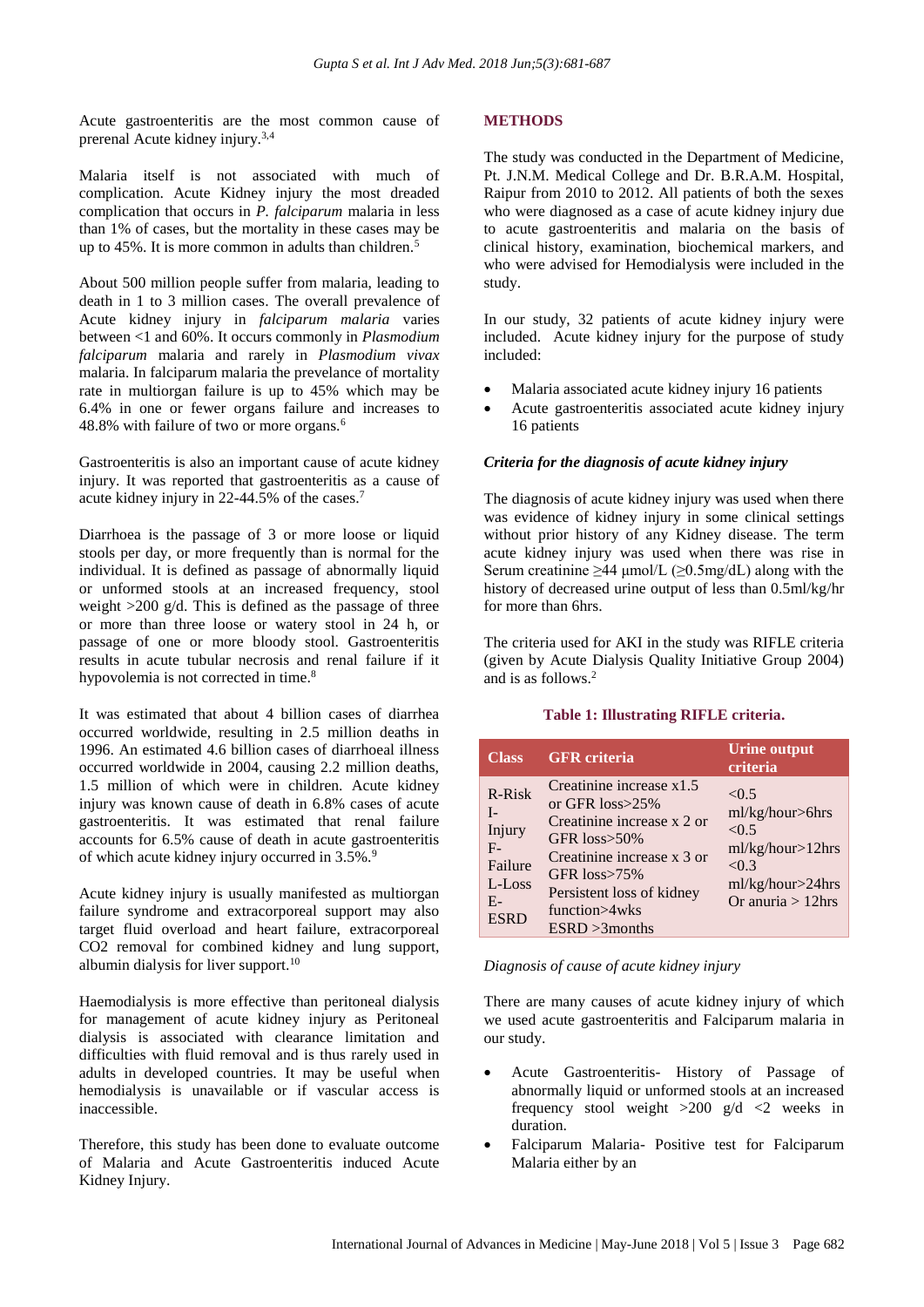Patients having following criteria were excluded from the study:

- Severe active GI bleeding
- Renal Failure caused by end-stage malignant tumour
- Intracranial haemorrhage and intracranial hypertension
- Patients who cannot stand the extracorporeal circulation due to Coronary insufficiency or severe Arrhythmias
- Uncontrolled diabetes mellitus
- Other causes of jaundice like hepatitis, obstructive iaundice.

Patients of Falciparum malaria and acute gastroenteritis having acute kidney injury who were indicated for Hemodialysis, advised by treating physician and fulfilled inclusion and exclusion criteria were selected for study purpose.

Patients were assessed to follow criteria of Acute kidney injury after subjecting to detailed history and investigations. Hemodialysis was done in all the cases. The severity of illness was assesed using Glassgow Coma Scale (GCS), Sequential Organ Failure Assessment (SOFA) score, Multiorgan dysfunction scores (MODS). These scales and scores help in assessing prognosis and outcome of the patients in study.

#### *Statistical analysis*

Quantitative variables are reported as means±SD and qualitative variables as percentage. Factor(s) determining outcome of AKI were tested by univariate analysis using "fisher's exact test". All variables with a P value  $\leq 0.05$  in the univariate analysis were defined statistically significant.

#### **RESULTS**

Out of 32 patients of acute kidney injury in our study, 50% (n=16) were of malaria associated AKI cases and other 50% (n=16) patients were of acute gastroenteritis associated AKI in which 87.5% males,12.5% females were of malaria and 75% male, 25% female were in Age associated AKI. Sex wise analysis revealed that males  $(n=26)$  predominated over females  $(n=6)$  with a male to female ratio of 4.3:1. Also the incidence of malaria is distinctly more in males (87.5%) than in females (12.5%) (Table 2).

# **Table 2: Sex distribution of cases of malaria and age associated AKI.**

|                           | <b>Male</b> | $\frac{0}{\alpha}$ | <b>Female</b> | $\frac{6}{10}$ |
|---------------------------|-------------|--------------------|---------------|----------------|
| Malaria<br>associated AKI | 14          | 87.5               |               | 12.5           |
| AGE associated<br>A K I   | 12          | 75                 |               | 25             |

In present study3.12% patients of AKI patients fall in less than 10 years age group while 15.62 % of patients are above in 11-20 yrs of age group. 18.75 % patients are of 21-30 years group, 28.12% in 31-40 years age group, 31.25% in 41-50 years age group, 3.12% in >50 year age group. The patients of AKI was more in 11-50years age group, however it was maximum in 41-50 year age group (31.25%) (Table 3).

#### **Table 3: Age distribution among patients of AKI.**

| Age in years | N <sub>0</sub> | $\frac{6}{9}$ |
|--------------|----------------|---------------|
| <10          |                | 3.12          |
| $11 - 20$    | 5              | 15.62         |
| $21 - 30$    | 6              | 18.75         |
| $31 - 40$    | 9              | 28.12         |
| $41 - 50$    | 10             | 31.25         |
| >50          |                | 3.12          |
| Total        | 32             | 100           |

As was expected fever and diarrhoea were major presenting complaints in malaria and AGE respectively present all 16 patients (100%). Vomiting was present in 50% (n=8) patients of malaria associated AKI and 83.33% (n=13) patients of AGE. Jaundice was present in 18.75% (n=3) patients of malaria associated AKI group. Decreased urine output occurred in all the patients. Pedal edema was present in 31.25% (n=5) patients of each group.

#### **Table 4: Major presenting complaints and interval between disease onset and development of AKI among study subjects.**

| <b>Presenting</b>         |     | Malaria $(N=16)$ | Age $(N=16)$   |          |
|---------------------------|-----|------------------|----------------|----------|
| complaints                | No. | $\frac{0}{0}$    | No.            | $\%$     |
| Fever                     | 16  | 100              | $\mathfrak{D}$ | 16.667   |
| Jaundice                  | 3   | 18.75            | $\Omega$       | $\theta$ |
| Decreased urine<br>output | 16  | 100              | 16             | 100      |
| Vomiting                  | 8   | 50               | 13             | 83.33    |
| Pedal Edema               | 5   | 31.25            | 5              | 31.25    |
| Diarrhoea                 | 0   | $\Omega$         | 16             | 100      |
| <b>NO. OF DAYS</b>        |     |                  |                |          |
| $1 - 3$                   | 9   | 56.25            | 11             | 68.75    |
| $4-6$                     | 3   | 18.75            | 5              | 31.25    |
| $7-9$                     | 4   | 25               | 0              | $\Omega$ |
| Total                     | 16  | 100              | 16             | 100      |

Maximum number of patients presented with features of AKI within first 3 days of disease onset i.e. 56.25% (n=9) of malaria patients and 68.75% (n=11) of AGE patients. 18.75% (n=3) of malaria and 31.25% (n=5) of age patients developed AKI in 4-6 days interval and 25% (n=4) malaria patients presented after 7days. Mean interval between disease onset and development of AKI is  $4.125 + 2.6$  days for malaria group and  $3.0 + 1.59$  days. The Interval between disease onset and development of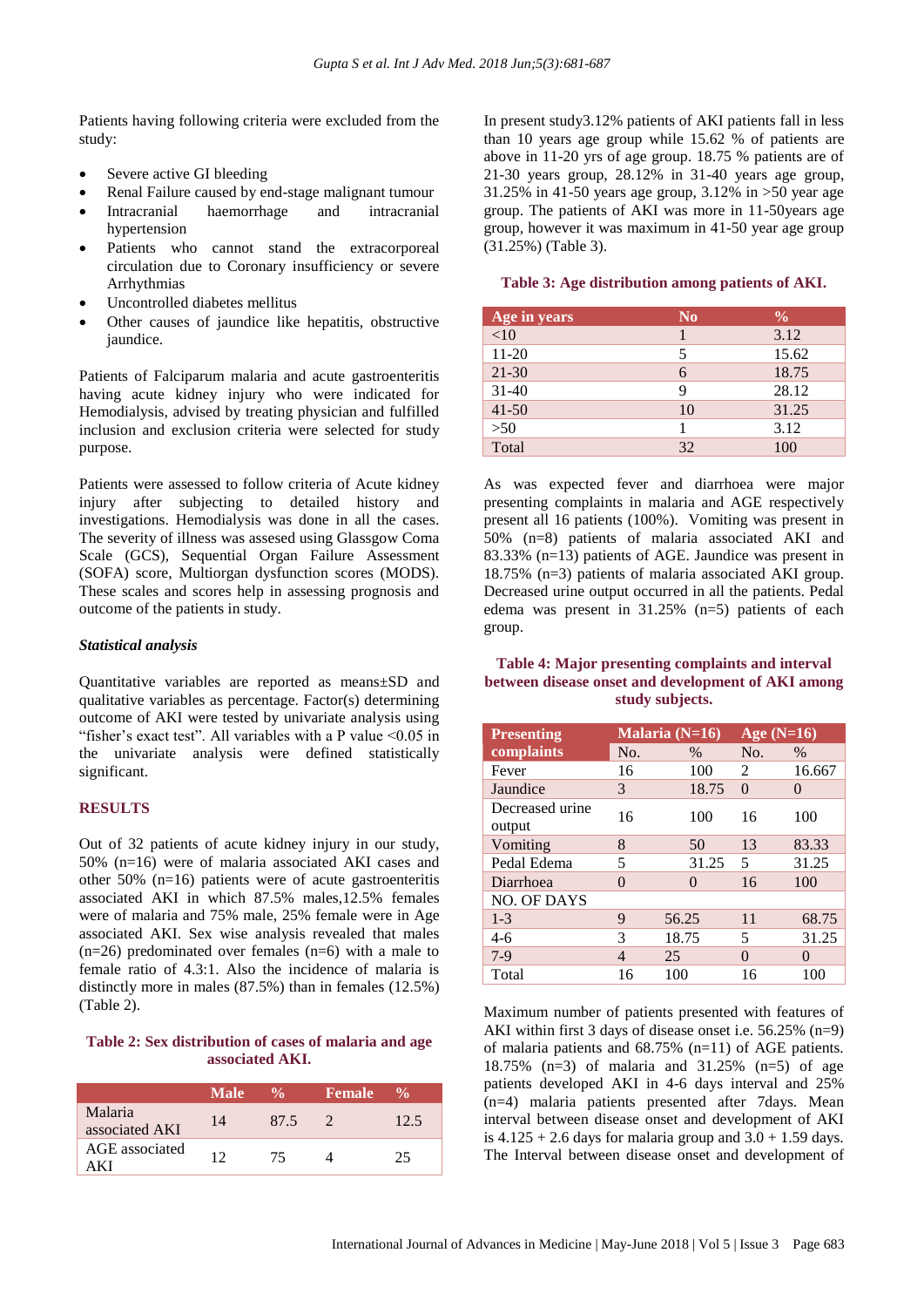AKI is observed within first 3days in most of the cases of study group (Table 4).

# **Table 5: Number of patients having deranged LFT and hematological derangement.**

| <b>Disease</b> | <b>Deranged</b><br><b>LET</b> | <b>Decreased</b><br>platelet<br>count | <b>Decreased</b><br>hemoglobin |
|----------------|-------------------------------|---------------------------------------|--------------------------------|
| Malaria        | 2(12.5%)                      | $10(62.5\%)$                          | 11 (68.75%)                    |
| AGE            | 3(18.75%)                     | 6(37.5%)                              | $8(50\%)$                      |

Malaria associated AKI patients having deranged LFT were 12.5% while age associated AKI were 18.75%. 62.5% % (n=10) malaria patients had decreased platelet count while 68.75% (n=11) malaria patients had decreased Hemoglobin, while 37.5% of age patients had decreased Platelet count and 50% had decreased Hemoglobin. So, it can be concluded that haematological derangement was more common in Malaria associated AKI (Table 5).

# **Table 6: Number of patients having electrolyte imbalance.**

|                 | <b>Malaria</b>     |               | Age                |               |
|-----------------|--------------------|---------------|--------------------|---------------|
|                 | No. of<br>patients | $\frac{6}{6}$ | No. of<br>patients | $\frac{0}{0}$ |
| $Na+$ Imbalance | 3                  | 18.75         | 6                  | 37.5          |
| $K+$ Imbalance  |                    | 25            |                    | 18.75         |

Out of 16 Malaria patients 18.75% (n=3) had sodium imbalance, while 25% (n=4) had potassium imbalance. In age associated AKI patients' sodium and potassium imbalance occurred in  $37.5\%$  (n=6) and  $18.75\%$  (n=3) respectively (Table 6).

# **Table 7: Number of patients requiring ventilator support.**

| <b>Disease</b> | Total no. | <b>Patient with</b><br>of patients ventilator support | $\mathbf{v}_0$ |
|----------------|-----------|-------------------------------------------------------|----------------|
| Malaria        | -16       |                                                       | 18.75          |
| Age            | 16        |                                                       | 12.5           |

Out of 32 patients 5 patients (31.25%) required ventilator support, out of which  $18.75 \%$  (n=3) patients were of Malaria while  $12.5\%$  (n=2) were of age. The requirement of Ventilator support was more in Malaria as compared to AGE patients in present study (Table 7).

Out of 16 Malaria associated AKI patients 2 (12.5%) required 1 HD, 7 (43.75%) required 2HD, 2 (12.5%) required 3 HD, 5 (31.25%) required ≥4 HD. Mean of 2.68+1.2. Out of 16 AGE associated AKI patients 2 (12.5%) required 1 HD, 7 (43.75%) required 2HD, 4 (25%) required 3 HD, 3 (18.75%) required  $\geq$ 4 HD. Mean of 2.75+1.5. Maximum no. of patients in present study required ≥2 hemodialysis. Out of 16 Malaria associated AKI patients 1(6.25%) patients required 5 days hospitalization, 4 (25%) patients required 7-9 days, 11 (68.75%) required  $>10$  days. Mean of  $11.25+3.45$  days of hospitalization was required. Out of 16 age associated AKI patients 4 (25%) patients required 4-6 days, 3 (18.75%) patients required 7-9 days, 9(56.25%) required >10 days. Mean of 9.9+3.6 days of hospitalization was required (Table 8).

#### **Table 8: Number of sessions of haemodialysis required and days of hospital stay among study subjects.**

|                                        | <b>Malaria</b>           |               | Age            |               |
|----------------------------------------|--------------------------|---------------|----------------|---------------|
|                                        | No.                      | $\frac{0}{0}$ | No.            | $\frac{0}{0}$ |
| No. of sessions of HD                  |                          |               |                |               |
| 1                                      | 2                        | 12.5          | 2              | 12.5          |
| $\overline{2}$                         | 7                        | 43.75         | 7              | 43.75         |
| 3                                      | $\overline{2}$           | 12.5          | $\overline{4}$ | 25            |
| >4                                     | $\overline{\mathcal{L}}$ | 31.25         | 3              | 18.75         |
| <b>Number of days of hospital stay</b> |                          |               |                |               |
| $1$ to $3$                             |                          |               | O              |               |
| $4 \text{ to } 6$                      | 1                        | 6.25          | $\overline{4}$ | 25            |
| $7$ to 9                               | 4                        | 25            | 3              | 18.75         |
| >10                                    | 11                       | 68.75         | 9              | 56.25         |

Out of 16 malaria associated AKI patients 50% (n=8) had single organ dysfunction in which none of the patient died while 50% (n=8) had multiorgan dysfunction of which 2 (25%) expired. Out of 16 malaria associated AKI patients 50% (n=8) had single organ dysfunction in which one (12.5%) died while 50% (n=8) had multiorgan dysfunction of which 2 (25%) expired. Mortality due to MOD was more common in Malaria patients as compared to age patients. AGE associated AKI patients had different level of deranged SOFA score (Table 9).

# **Table 9: Patients having single organ damage (SOD) and multiple organ damage (MOD) in cases of malaria and**

**age.**

|            | <b>Malaria</b>            |               | Age                       |               |
|------------|---------------------------|---------------|---------------------------|---------------|
|            | No. of patients Mortality | $\frac{0}{0}$ | No. of patients Mortality | $\frac{0}{0}$ |
| SOD        |                           |               |                           |               |
| <b>MOD</b> |                           |               |                           |               |
| Total      |                           |               |                           |               |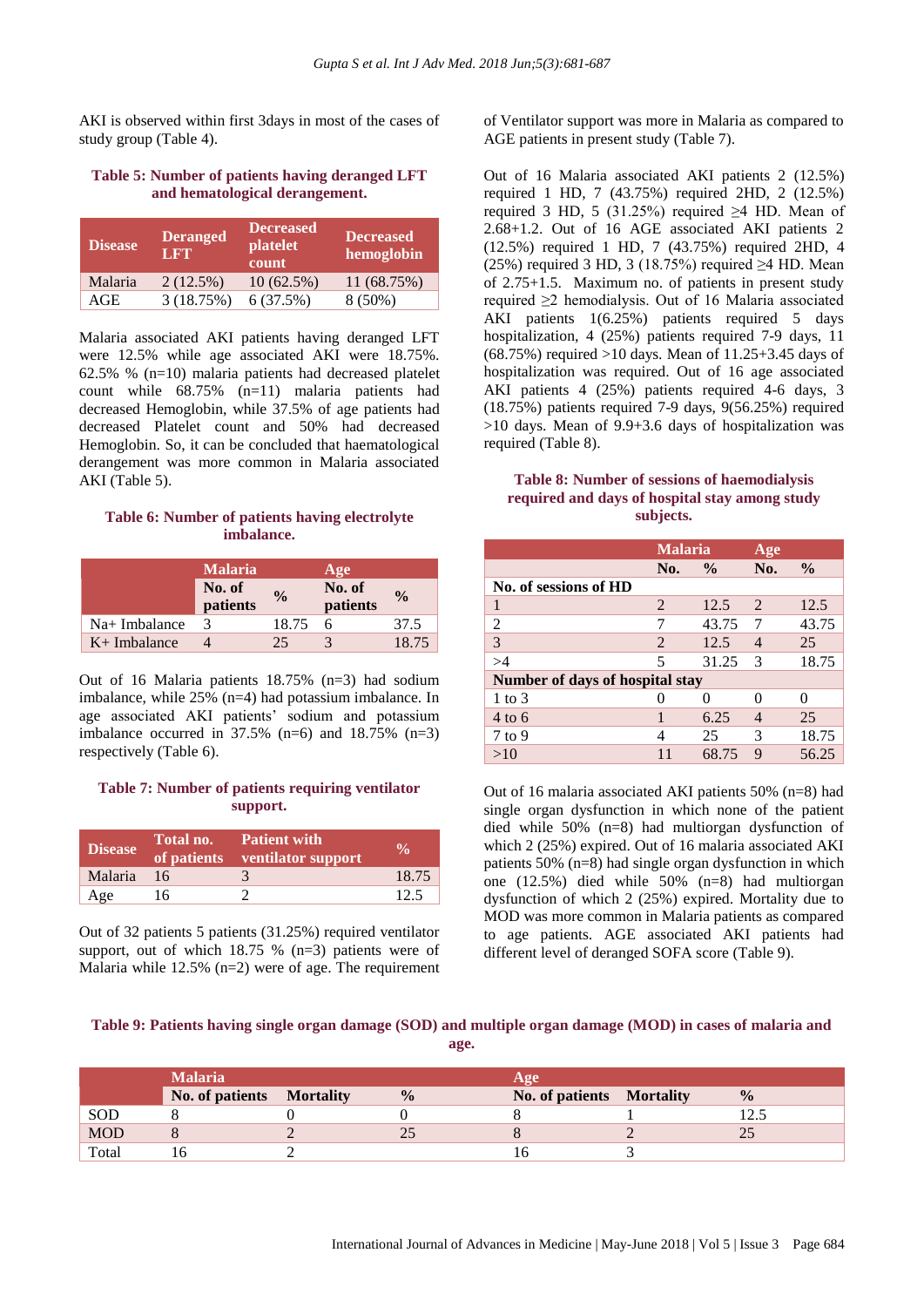After dialysis 87.5% (n=14) malaria associated AKI patients survived, while 81.25% (n=13) age associated AKI survived after dialysis. Out of 5 patients who did not survived, 2 were of post malaria AKI and 3 were of post age AKI group (Table 10).

#### **Table 10: Number of survivors and non-survivors.**

|                   | <b>Malaria</b><br>associated AKI |               | <b>AGE</b> associated<br><b>AKI</b> |               | <b>Total</b> |
|-------------------|----------------------------------|---------------|-------------------------------------|---------------|--------------|
|                   | No.                              | $\frac{0}{0}$ | No.                                 | $\frac{0}{0}$ |              |
| Survivors         | 14                               | 87.5          | 13                                  | 81.25         | 27           |
| Non-<br>Survivors |                                  | 12.5          | 3                                   | 18.75         |              |
|                   | 16                               |               |                                     |               | 32           |

#### **DISCUSSION**

In present study sex analysis revealed that males (81.25%) predominated over females (18.75%) with a male to female ratio of 4.3:1. While in study done by Feest TG et al 125 adults patients of acute renal failure, 90 males (72%) and 35 (28%) females were present, the ratio being  $2.5:1.^{11}$ 

Prakash J et al in their study including 26 patients having Falciparum Malaria 19 were males (73%) and 7 (27%) were females.<sup>12</sup> In Study done by Kute VP et al Malaria associated AKI 74.5% were males and 24.5 % were females.<sup>6</sup>

Carneiro I et al in their study mentioned that severity of Malaria correlates with age, it is associated with most severe complications in the younger age group which is nearly similar to the finding of the present study.<sup>13</sup>

In malaria associated AKI patients presenting complaints were fever in 100 % males and females; jaundice occurred in 21.4% males only; decreased urine output occurred in all the patients; vomiting occurred in 50% of males and 50% of females; pedal oedema occurred in 28.5 % of males and 50% of females in present study. The occurrence of vomiting most often coincided with the occurrence of diarrhoea.

As per the result of Barsoum RS jaundice is the most common association with malarial ARF (MARF), occurring in more than 75% of cases.<sup>14</sup>

As in present study, fever was present in 100% in 124 patients of malaria due to AKI in study done by Naqvi R et al 2003; similarly, 100% patient had fever in a study involving 200 patients by Panwar S et al.<sup>15, 16</sup>

In study by Wasnik PN et al in 80 confirmed cases of Falciparum malaria fever was the most common symptom observed in all patients and majority of patients presented in the hospital within a week of onset of symptoms.<sup>17</sup>

AGE patients presented with diarrhoea (75% males and 75% females) vomiting (83.33% males and 75% females), fever (16.67% males only), decreased urine output (100% males and females), pedal oedema (33.33% males and 25% females).

Out of 16 malaria associated AKI patients 1 (6.25%) patients required 5 days hospitalization, 4 (25%) patients required 7-9 days, 11 (68.75%) required  $>10$  days. Mean of 11.25+3.45 days of hospitalization was observed in present study.

Out of 16 age associated AKI patients 4 (25%) patients required 4-6 days, 3 (18.75%) patients required 7-9 days, 9 (56.25%) required >10 days. Mean of 9.9+3.6 days of hospitalization was observed in our study.

In a study done by Clermont G et al, in which 254 AKI patients admitted in ICU were included and the mean day of Hospital stay was  $11+1$ .<sup>18</sup>

From present study it was concluded that patients with MOD had longer stay in the hospital similar observation was made by [Liangos](http://cjasn.asnjournals.org/search?author1=Orfeas+Liangos&sortspec=date&submit=Submit) O et al 2006 who demonstrated the increased days of stay in hospital of patients with MOD.<sup>19</sup>

Length of ICU stay was 3.7±4.7 days for AKI patients in study done by [Janssens U](http://www.ncbi.nlm.nih.gov/pubmed?term=Janssens%20U%5BAuthor%5D&cauthor=true&cauthor_uid=11030159) et al.<sup>20</sup> The cause of longer stay in our setting was presence of multiorgan dysfunction, which prolongs the course of illness.

Out of 16 malaria patients 18.75% i.e. 3 patients had sodium imbalance, while 25% (4) patients had potassium imbalance, while in age sodium and potassium imbalance occurred in 37.5% and 18.75% respectively.

Hyponatremia, usually asymptomatic, is observed in 71%  $(n = 42)$  of the patients. Hyponatremia in adults with severe malaria is common and associated with preserved consciousness and decreased mortality. It likely reflects continued oral hypotonic fluid intake in the setting of hypovolemia and requires no therapy beyond dehydration.<sup>6</sup>

Hyponatremia is a common complication of AKI due to absolute or relative increase in free water intake. It was 28.12% (n=9) in present study compared to 19% in study by Anderson et al. This is because of loss of sodium from body through diarrhoea and vomiting.<sup>21</sup>

Hypokalemia is a minor and unusual complication during recovery phase of AKI. In present study it was present in 15.6%. Hyperkalemia is common complication of AKI but was seen in 6.25 % in present study as compared to 75 % in the study conducted by Minuth et al 1976, so from study it can be concluded that hypokalemia is a major complication than hyperkalemia in AKI patients. <sup>22</sup>

Malaria associated AKI patients having deranged LFT in the form of increased serum bilirubin, increased serum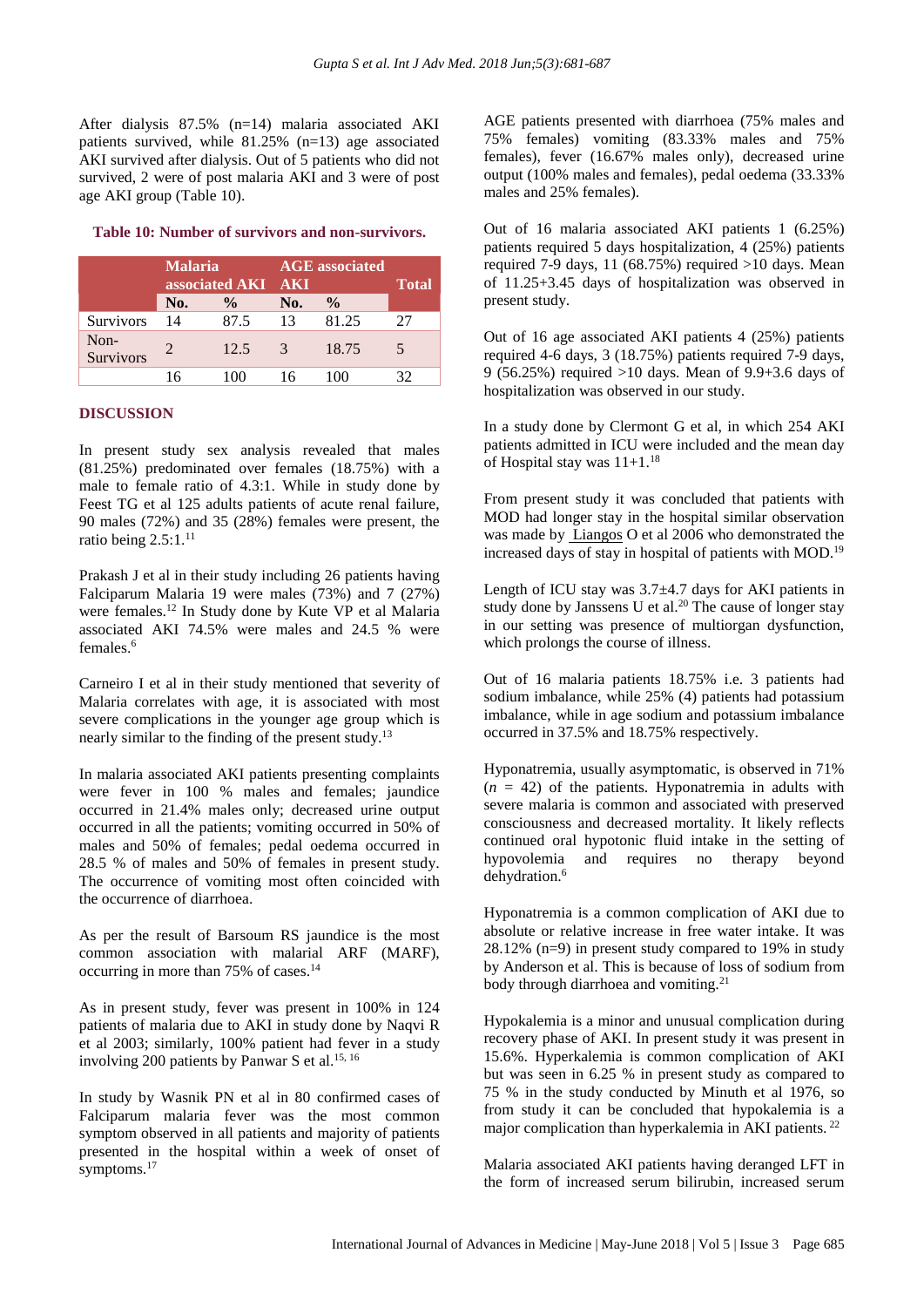enzymes were 12.5% while AGE AKI associated were 18.75%. While in study by Kute VB et al 75% Malaria associated AKI patients had deranged LFT. <sup>6</sup> Naqvi R et al showed 50% patients having deranged LFT in their study involving 124 malaria associated AKI patients.<sup>15</sup>

Out of 32 patients 5 patients (31.25%) required ventilator support, out of which 18.75 % i.e. 3 patients were of Malaria while 12.5% were of AGE, mortality in patients who required ventilator support was 100% so it can be concluded that this might be a significant prognostic factor for mortality, as was also noticed in the study done by Uchino S et al 2005 in which the mortality was 95% in patients having ventilator support, so it can be regarded as an independent prognostic factor for mortality in AKI patients. <sup>23</sup>

Contrary to present result was seen in a study done by Lobo SM et al only 58% of ARF patient required ventilator support. <sup>24</sup> Out of 16 Malaria associated AKI patients 2(12.5%) required 1 HD, 7(43.75%) required 2HD, 2 (12.5%) required 3 HD, 5(31.25%) required ≥4 HD. Mean of 2.68+1.2 HD was required in our study. While in study done by Kute V B et al 2012 the mean of HD required was  $4.54 + 3.03$ . <sup>6</sup> The mean no. of dialysis in the study done by [Wilairatana P,](http://www.ncbi.nlm.nih.gov/pubmed?term=Wilairatana%20P%5BAuthor%5D&cauthor=true&cauthor_uid=10072141) et al for malarial ARF was 6.5 (range = 1-27). <sup>25</sup>

Out of 16 AGE associated AKI patients 2(12.5%) required 1 HD, 7(43.75%) required 2HD, 4(25%) required 3 HD, 3(18.75%) required  $\geq$  4 HD. Mean of 2.75 + 1.5 HD was required in our study.

After Dialysis 87.5 Malaria associated AKI patients survived, while 81.25 AGE associated AKI survived after dialysis in the current study. While in study done by Kute V B et al 2012 91.23% malaria associated AKI patients survived.<sup>6</sup> Mortality of malaria associated AKI who received RRT was 37% in a study done by Hanson J et al.<sup>26</sup>

In a study by Schiffl H et al the overall mortality among all patients enrolled for haemodialysis was 37 percent (59 of the 160 patients died). <sup>27</sup> AKI has 46.5% mortality and the most frequent causes of death were sepsis, respiratory failure and multiple organ failure. ARF is an important marker of the gravity of the underlying disease and not the cause of death, so crucial part of present studyis to determine the involvement of multiple organs in present studygroup to assess the prognosis and outcome. <sup>28</sup>

Out of 16 Malaria associated AKI patients in present study12 i.e. 75% had single organ dysfunction while 4 i.e. 25% had Multi organ dysfunction in which mortality was 50% in patients with Multi organ dysfunction.

Only 11 of 172 patients with one or no organ failure died (6.8%), whereas mortality rate increased to 48.8% in 129 patients with multiple organ failure in the study by Krishnan A et al 2003. <sup>29</sup>

In a study done by Wasnik PN et al 46.25% of 81 Malaria patients had multiple organ involvement.<sup>17</sup>

Mortality rate was 6.4% in single organ failure, and increased to 48.8% with failure of two or more organs in the study done by Kute VB et al in 50 Malaria associated AKI patients.<sup>6</sup> Therefore it can be concluded that multiple organ involvement is the major determinant of mortality in AKI patients.

As per present study 22.5% (n=14) mortality was seen in Malaria associated AKI Patients among 16 patients of present study group, while in a study done by Nadkar M Y et al 2012 in 223 patients of Falciparum malaria mortality was 16.4 %  $(n=36)$ .<sup>30</sup> Prakash J et al concluded in their study 20% (n=19) among 95 Malarial ARF patients. <sup>12</sup>

#### **CONCLUSION**

Acute kidney injury due to acute gastroenteritis differs from other causes of AKI by frequent occurrence of hypokalemia. In comparison to Acute kidney injury due to acute gastroenteritis, acute kidney injury due to Malaria was associated multiorgan dysfunction in most of the patients. Early diagnosis and prompt management (like fluid replacement, correction of electrolyte abnormality, administration of appropriate antibiotics, Hemodialysis) can restore the kidney function.

#### **ACKNOWLEDGEMENTS**

Authors would like to thank all the faculty and technical staff members of the Department of Medicine, Pt. JNM Medical College, Raipur (C.G.) India, for their immense cooperation and support during the entire study.

*Funding: No funding sources Conflict of interest: None declared Ethical approval: The study was approved by the Institutional Ethics Committee*

#### **REFERENCES**

- 1. Venkataraman R, Kellum JA. Defining acute renal failure: the RIFLE criteria. J Intens Care Med. 2007 Jul;22(4):187-93.
- 2. Akcay AA, Turkmen K, Lee W, Edelstein CL. Update on the diagnosis and management. Int J Nephrol Renovasc Dis. 2010;3:129-140.
- 3. Waikar SS, Liu KD, Chertow GM. Diagnosis, epidemiology and outcomes of acute kidney injury. Clin J Am Soc Nephrol. 2008;3:844-61.
- 4. Yılmaz R, Erdem Y Acute kidney injury in the elderly population. Int Urol Nephrol. 2009;42(1):259-71.
- 5. Elsheikha HM, Sheashaa HA. Epidemiology, Pathophysiology, management and outcome of renal dysfunction associated with plasmodia infection. Parasitol Res. 2007;101:1183-90.